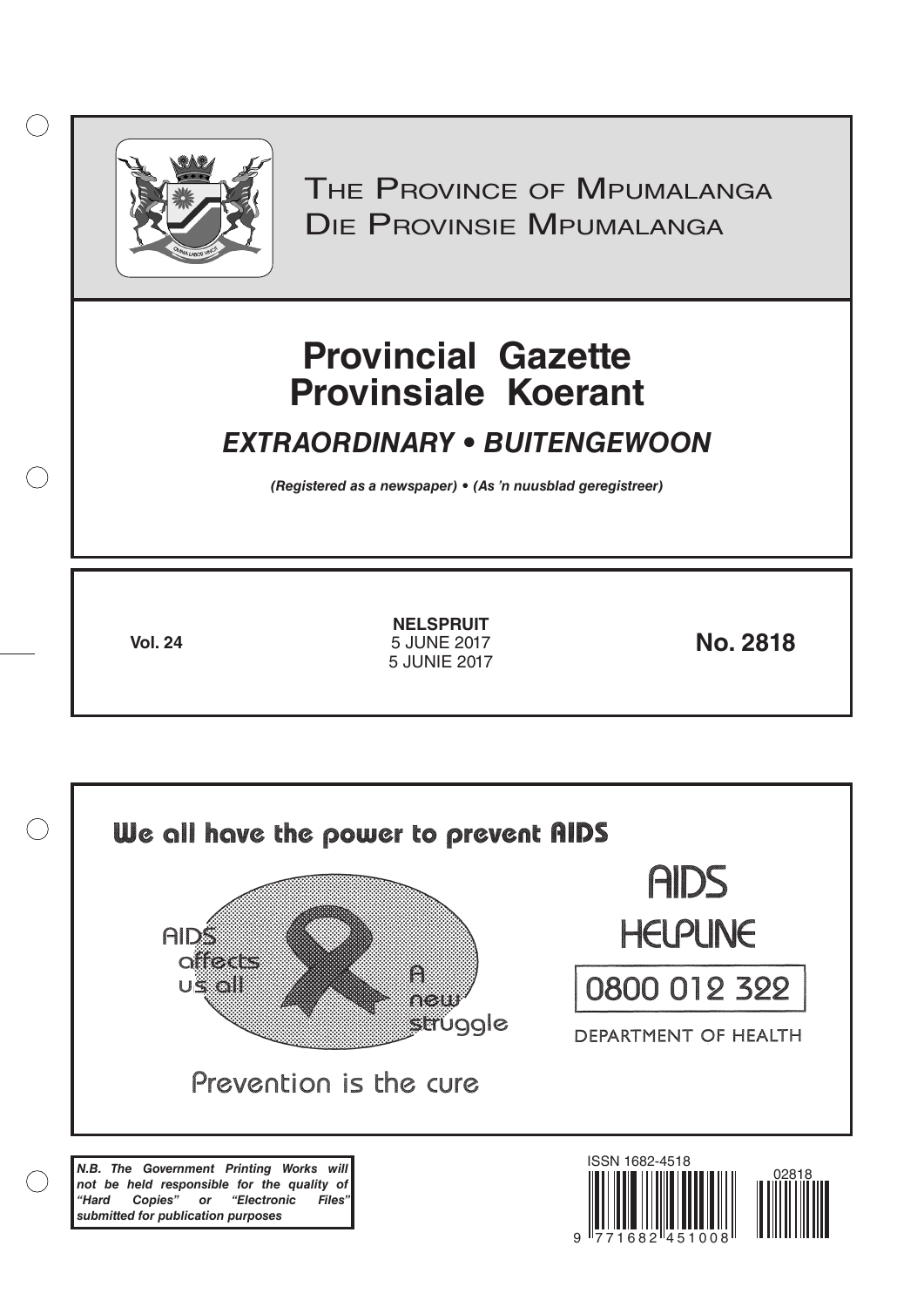## **IMPORTANT NOTICE:**

**The GovernmenT PrinTinG Works Will noT be held resPonsible for any errors ThaT miGhT occur due To The submission of incomPleTe / incorrecT / illeGible coPy.**

**no fuTure queries Will be handled in connecTion WiTh The above.**

#### **CONTENTS**

|    |                                                                                                           | Gazette<br>No. | Page<br>No. |
|----|-----------------------------------------------------------------------------------------------------------|----------------|-------------|
|    |                                                                                                           |                |             |
|    | LOCAL AUTHORITY NOTICES • PLAASLIKE OWERHEIDS KENNISGEWINGS                                               |                |             |
| 52 | Town-planning and Townships Ordinance (15/1986, as amended): Portion 1 of Erf 393, Township of Middelburg |                |             |
| 53 | Town-planning and Township Ordinance (15/1986, as amended): Erf 916 (previously Erven 876 & 879),         |                |             |
|    |                                                                                                           | 2818           |             |
| 54 | Town-planning and Townships Ordinance (15/1986): Erf 2403, Township of Middelburg Extension 8             | 2818           |             |
| 55 | Town-planning and Townships Ordinance (15/1986, as amended): Portion 356, of the farm Middelburg Town     |                |             |
|    |                                                                                                           | 2818           |             |
| 56 | Town-planning and Townships Ordinance (15/1986, as amended): Portion 9, of the farm Goedehoop 46 IS       | 2818           |             |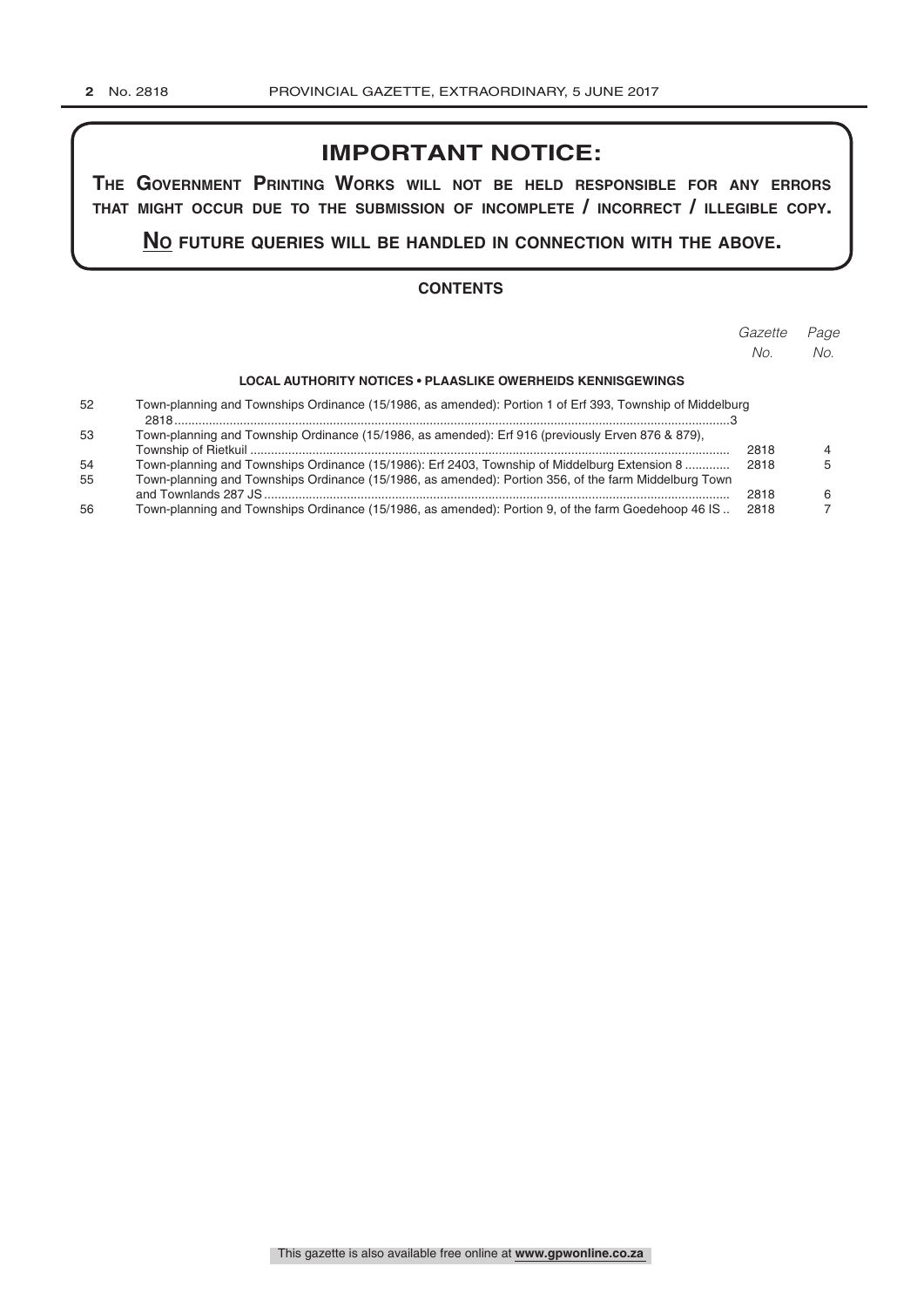### Local Authority Notices • Plaaslike Owerheids Kennisgewings

### **LOCAL AUTHORITY NOTICE 52 OF 2017**

## **STEVE TSHWETE AMENDEMENT SCHEME 275 NOTICE OF APPROVAL**

Notice is hereby given in terms of Section 57(1)(a) of the Town Planning and Townships Ordinance, 1986 (Ordinance 15 of 1986, as amended) that the Steve Tshwete Local Municipality, has approved the amendment of the Steve Tshwete Town Planning Scheme, 2004 by the rezoning of **Portion 1 of Erf 393Township of Middelburg** from **"Residential 1"** to **"Business 4"**.

Map 3 and the scheme clauses of the amendment scheme will lie open for inspection at all reasonable times at the office of the Director-General, Mpumalanga, Provincial Administration, Department of Agriculture, Rural Development and Land Administration, Mbombela, as well as at the Municipal Manager, Municipal Buildings, Wanderers Avenue, Middelburg.

This amendment is known as Steve Tshwete Amendment Scheme **275** and shall come into operation on the date of publication of this notice.

> **SM Mnguni Acting Municipal Manager**

Municipal Offices Wanderers Avenue  $P$  O. Box 14 **MIDDELBURG** 1050

**DATE:** 08/07/2016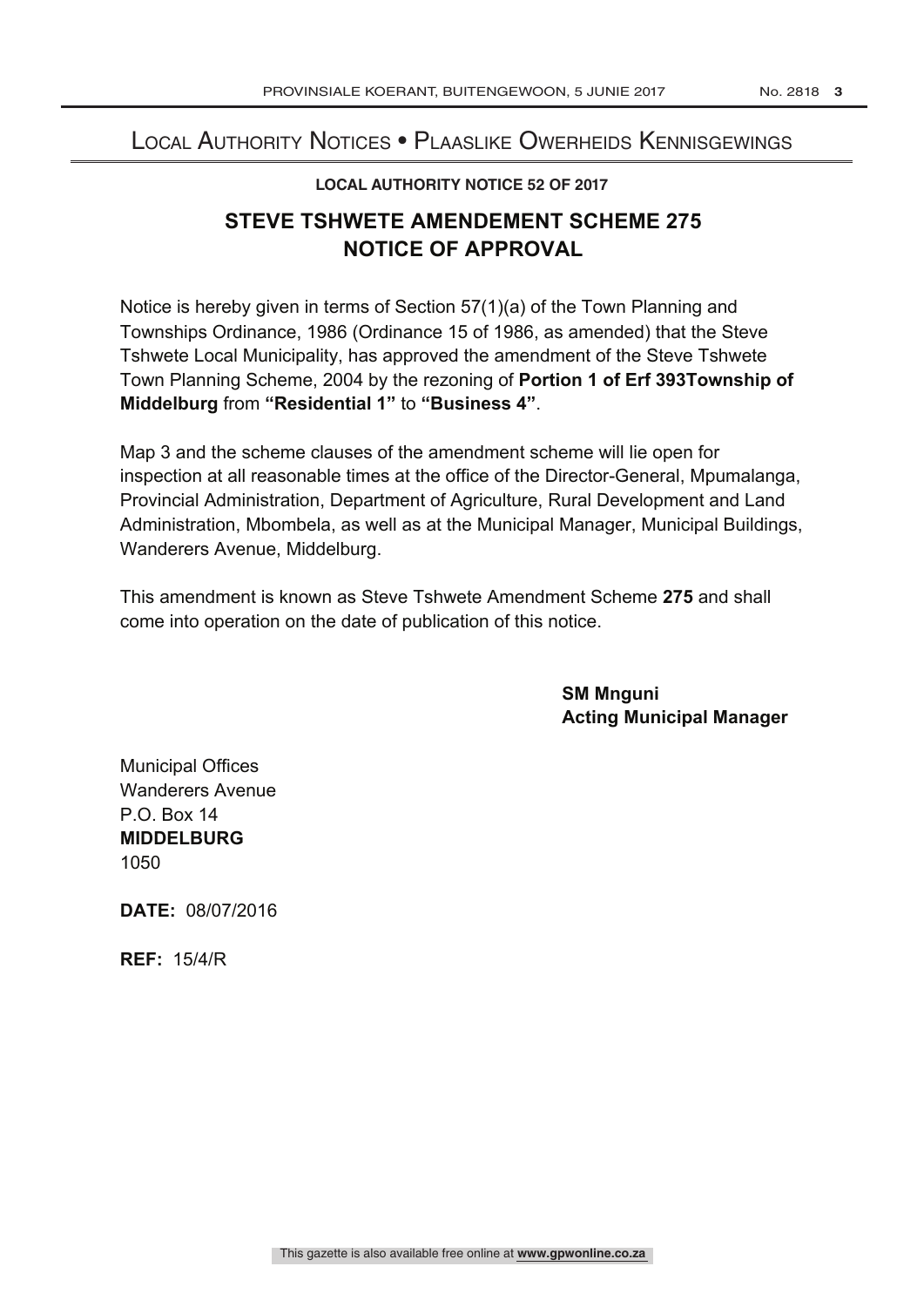## **LOCAL AUTHORITY NOTICE 53 OF 2017 STEVE TSHWETE AMENDMENT SCHEME 266 NOTICE OF APPROVAL**

Notice is hereby given in terms of Section 57(1)(a) of the Town Planning and Township Ordinance, 1986 (Ordinance 15 of 1986, as amended) that the Steve Tshwete Local Municipality, has approved the amendment of the Steve Tshwete Town Planning Scheme, 2004 by the rezoning of **Erf 916 (Previously Erven 876 & 879) Township of Rietkuil** from **"Special"** to **"Industrial 2".**

Map 3 and the scheme clause of the amendment scheme will lie open for inspection at all reasonable times at the office of the Director-General, Mpumalanga, Provincial Administration, Department of Agriculture, Rural Development and Land Administration, Mbombela, as well as at the Municipal Manager, Municipal Buildings, Wanderers Avenue, Middelburg.

This amendment is known as Steve Tshwete Amendment Scheme **266** and shall come into operation on the date of publication of this notice.

> **SM Mnguni Acting Municipal Manager**

Municipal Offices Wanderers Avenue  $P \cap \text{Box } 14$ **MIDDELBURG** 1050

**DATE:** 04/11/2016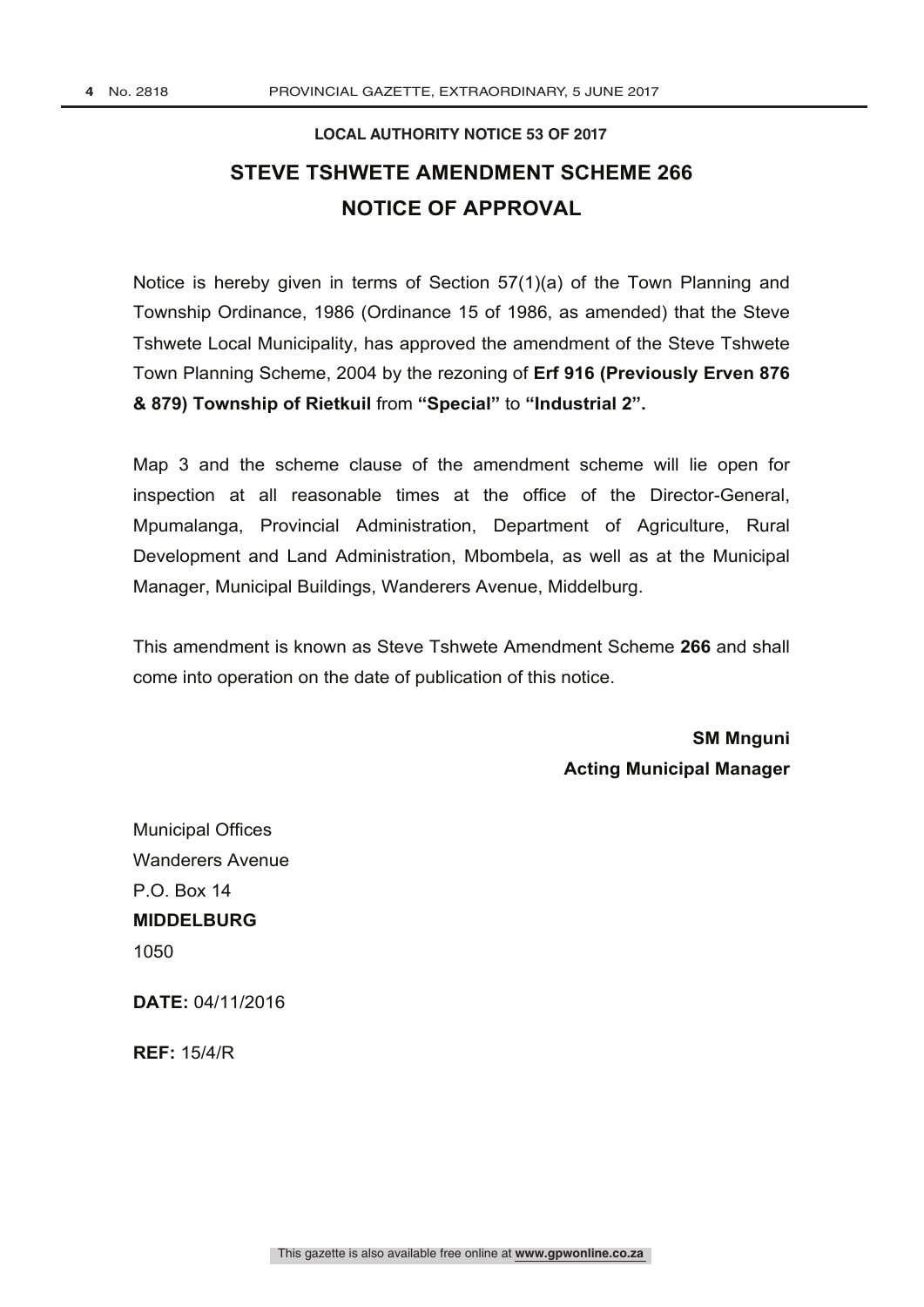### **LOCAL AUTHORITY NOTICE 54 OF 2017**

### **STEVE TSHWETE AMENDEMENT SCHEME 143 NOTICE OF APPROVAL**

Notice is hereby given in terms of Section 57(1)(a) of the Town Planning and Townships Ordinance, 1986 (Ordinance 15 of 1986, as amended) that the Steve Tshwete Local Municipality, has approved the amendment of the Steve Tshwete Town Planning Scheme, 2004 by the rezoning of **Erf 2403 Township of Middelburg Extension 8** from **"Residential 1"** to **"Residential 3".**

Map 3 and the scheme clauses of the amendment scheme will lie open for inspection at all reasonable times at the office of the Director-General, Mpumalanga, Provincial Administration, Department of Agriculture, Rural Development and Land Administration, Mbombela, as well as at the Municipal Manager, Municipal Buildings, Wanderers Avenue, Middelburg.

This amendment is known as Steve Tshwete Amendment Scheme **143** and shall come into operation on the date of publication of this notice.

> **SM Mnguni Acting Municipal Manager**

Municipal Offices Wanderers Avenue P.O. Box 14 **MIDDELBURG** 1050

**DATE:** 02/12/2016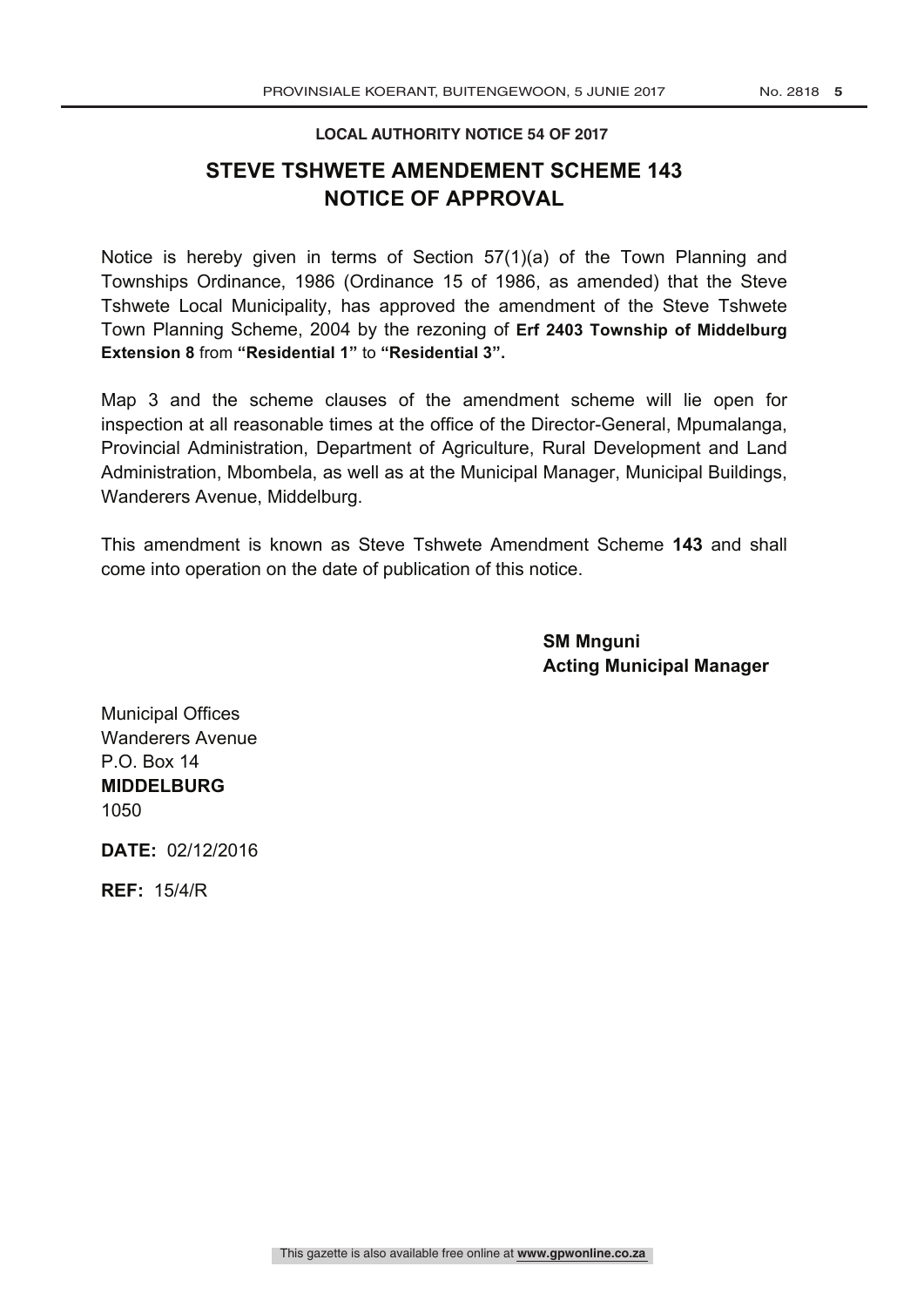#### **LOCAL AUTHORITY NOTICE 55 OF 2017**

## **STEVE TSHWETE AMENDEMENT SCHEME 499 NOTICE OF APPROVAL**

Notice is hereby given in terms of Section 57(1)(a) of the Town Planning and Townships Ordinance, 1986 (Ordinance 15 of 1986, as amended) that the Steve Tshwete Local Municipality, has approved the amendment of the Steve Tshwete Town Planning Scheme, 2004 by the rezoning of **Portion 356 of the farm Middelburg Town and Townlands 287 JS** from **"Residential 1 " and "Special"** to **"Special".**

Map 3 and the scheme clauses of the amendment scheme will lie open for inspection at all reasonable times at the office of the Director-General, Mpumalanga, Provincial Administration, Department of Agriculture, Rural Development and Land Administration, Mbombela, as well as at the Municipal Manager, Municipal Buildings, Wanderers Avenue, Middelburg.

This amendment is known as Steve Tshwete Amendment Scheme **499** and shall come into operation on the date of publication of this notice.

> **SM Mnguni Acting Municipal Manager**

Municipal Offices Wanderers Avenue P.O. Box 14 **MIDDELBURG** 1050

**DATE:** 02/12/2016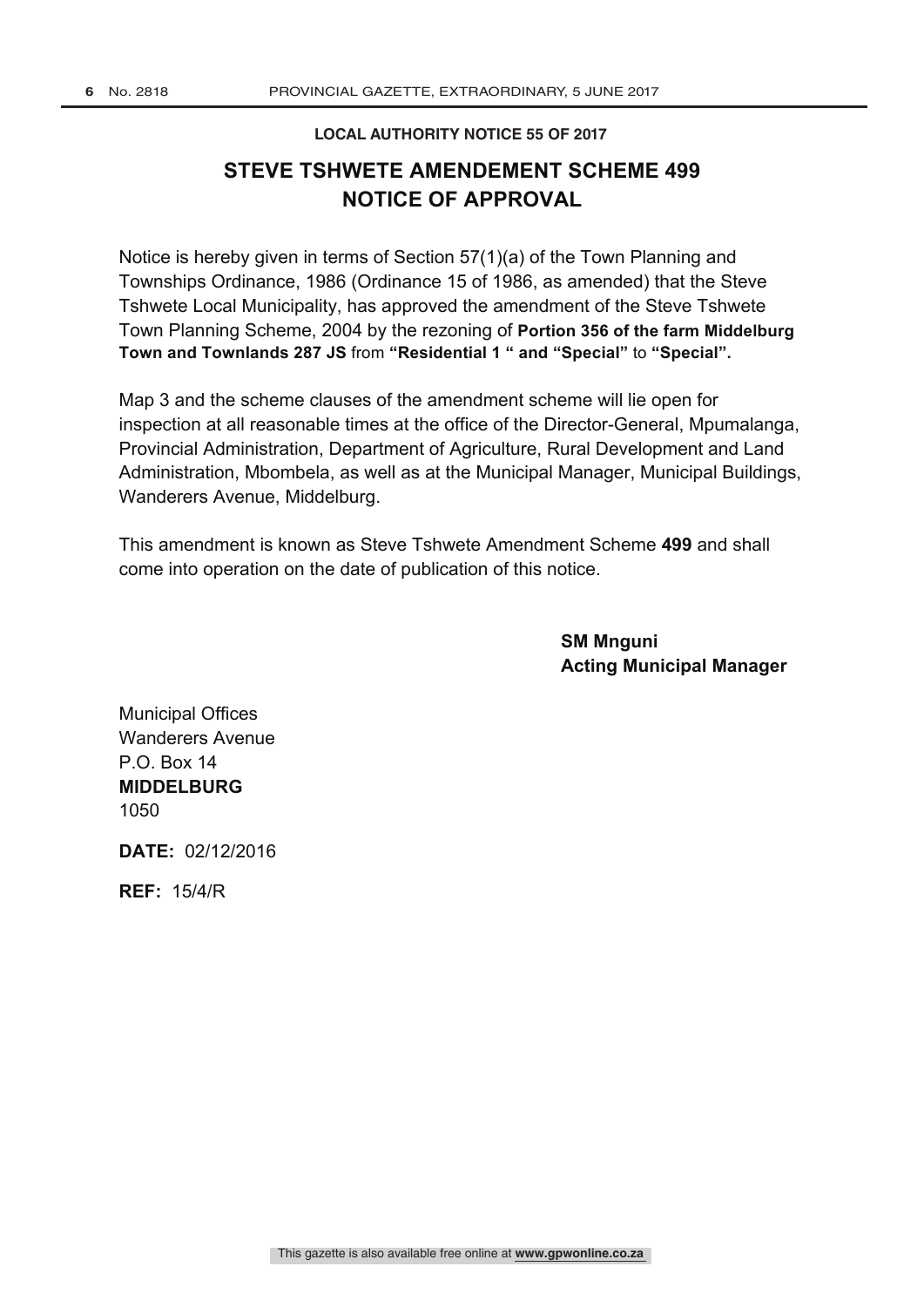### **LOCAL AUTHORITY NOTICE 56 OF 2017**

## **STEVE TSHWETE AMENDEMENT SCHEME 618 NOTICE OF APPROVAL**

Notice is hereby given in terms of Section 57(1)(a) of the Town Planning and Townships Ordinance, 1986 (Ordinance 15 of 1986, as amended) that the Steve Tshwete Local Municipality, has approved the amendment of the Steve Tshwete Town Planning Scheme, 2004 by the rezoning of **Portion 9 of the farm Goedehoop 46 IS** from **"Agricultural"** to **Special".**

Map 3 and the scheme clauses of the amendment scheme will lie open for inspection at all reasonable times at the office of the Director-General, Mpumalanga, Provincial Administration, Department of Agriculture, Rural Development and Land Administration, Mbombela, as well as at the Municipal Manager, Municipal Buildings, Wanderers Avenue, Middelburg.

This amendment is known as Steve Tshwete Amendment Scheme **618** and shall come into operation on the date of publication of this notice.

> **SM Mnguni Acting Municipal Manager**

Municipal Offices Wanderers Avenue  $P \cap \text{Box } 14$ **MIDDELBURG** 1050

**DATE:** 02/12/2016